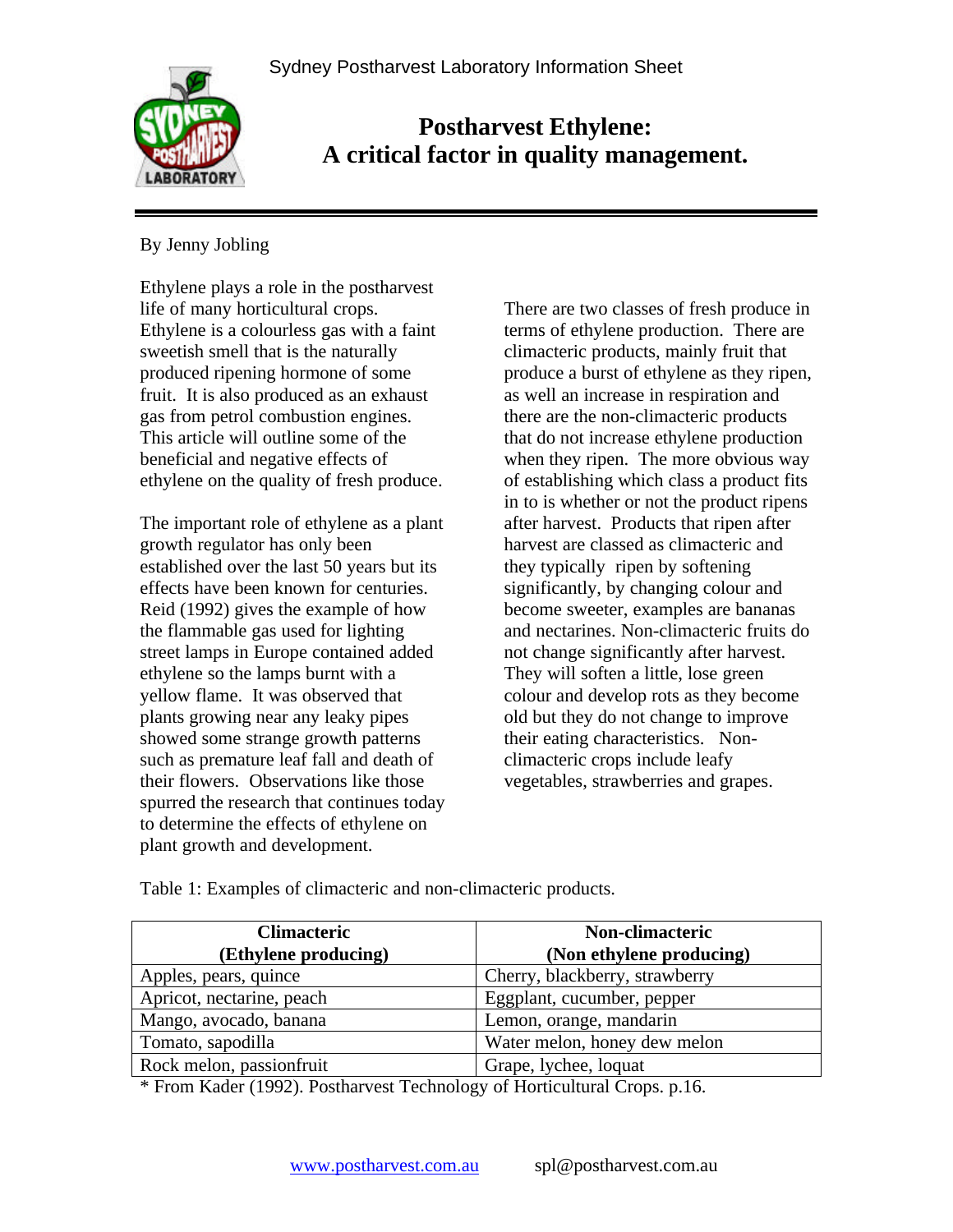#### **Beneficial Postharvest Applications**

| Fruit         | Temperature $(^{\circ}C)$ | Ethylene (ppm) | Treatment time (hrs) |
|---------------|---------------------------|----------------|----------------------|
| Avocado       | 18 - 21                   |                | 24 - 72              |
| <b>Banana</b> | 15 - 21                   |                |                      |
| Kiwifruit     | 18 - 21                   |                |                      |
| Persimmon     | 18 - 21                   |                |                      |
| Tomato        | $3 - 22$                  |                | Continuous           |

Table 2: Ripening conditions for some fruit using ethylene.

\*From Wills *et al*. (1998). Postharvest. 4 th Edition. P. 209.

The most commonly know use of ethylene is to trigger ripening is some crops, such as bananas and avocados. The application of ethylene at a controlled rate means that these products can be presented to the customer as "ready to eat". For avocados this is a significant benefit as the consumer can now purchase an avocado to eat that night rather than buying a hard fruit that may take several days to ripen.

The concentration of ethylene required for the ripening of different products varies. The concentration applied is within the range of 1 and 100 ppm. The time and temperature of treatment also influences the rate of ripening with fruit being ripened at temperatures between 15 to 21  $^{\circ}$ C and relative humidity of 85 – 90 %.

Although controlled ripening is the major postharvest use of ethylene it can also be applied pre-harvest to promote postharvest benefits. The chemical Ethephon produces ethylene and is applied in the field. Ethephon can promote several benefits such as fruit thinning (apples, cherries), fruit loosening prior to harvest (nuts), colour development (apples), degreening (citrus), flower induction (pineapples)

and it can stimulate lateral branching in potted plants (azaleas and geraniums). All these responses are the result of the plant being exposed to fairly low concentrations of the plant growth regulator ethylene.

## **Damaging Effect**

The presence of ethylene is not always beneficial, especially in terms of postharvest shelf life (Optimal Fresh, 2000). It seems that because it is a colourless gas that is not often measured in commercial situations its presence is over looked. A recent survey that included the wholesale markets, distribution centres and retail stores around Sydney showed that the concentration of ethylene present during the marketing of fresh produce was between 0.017 and 0.06 ppm. The main sources of ethylene during marketing and retail sale are from other ripening fruit in the market or storage room or from the exhaust gases of vehicles and forklift trucks. The levels reported had the potential to cause a  $10 - 30\%$  loss in shelf life of fresh produce (Wills *et al*., 2000). The effect of ethylene is accumulative so continuous exposure to a low concentration of ethylene throughout marketing can cause significant harm (Wills *et al*., 2000).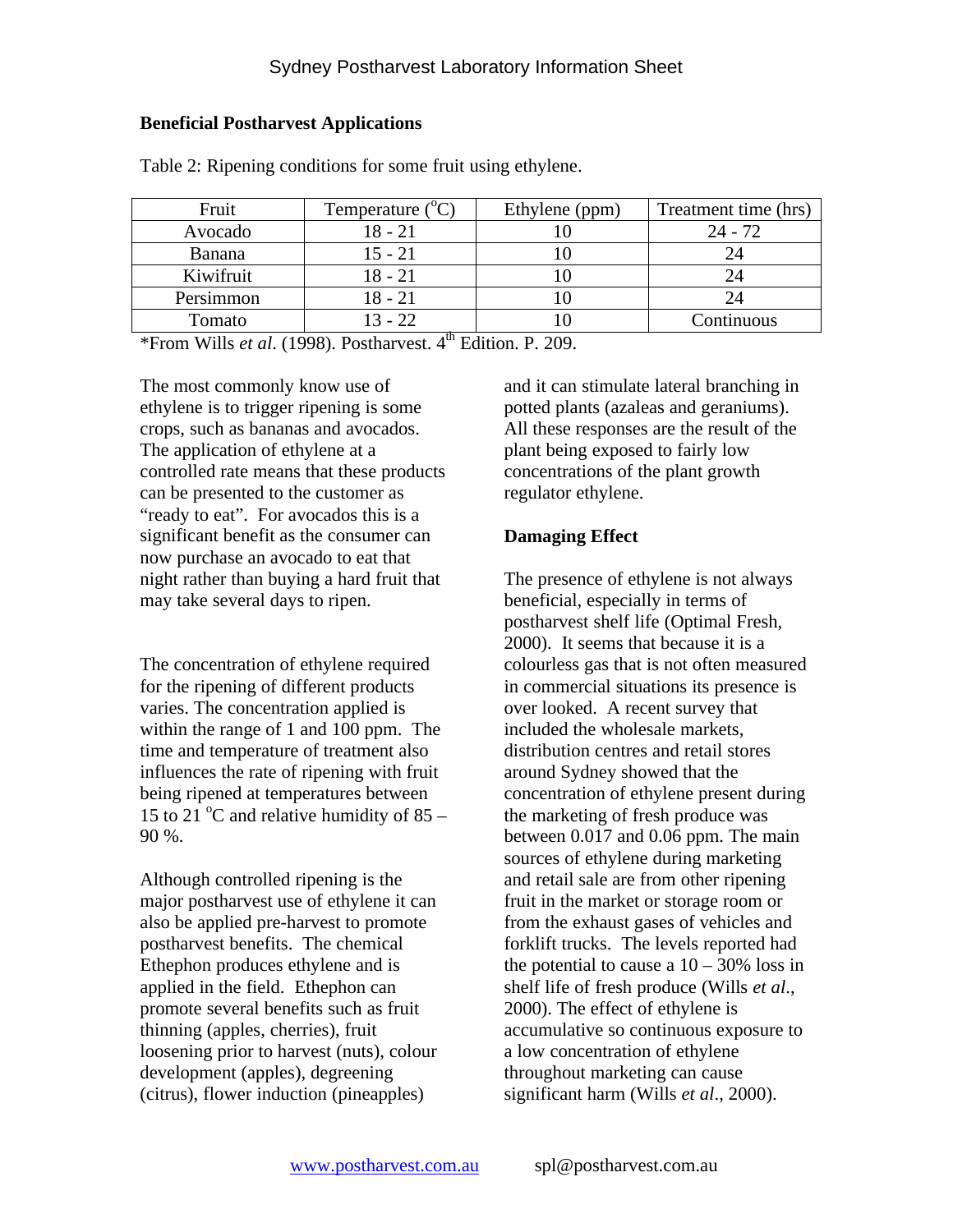However, the loss of shelf life will be most frustrating for the final consumer as the loss of quality will not be obvious during marketing and retail sale.

The major reason for the loss of shelf life is that ethylene exposure increases the rate the product ages. In green tissue such leafy vegetables and cucumbers ethylene stimulates the loss of chlorophyll or green colour and also increases the susceptibility of the product to rots. For maximum shelf life and quality green leafy vegetables should not be stored or transported in trucks where there are mixed loads containing ripening fruit such as apples, pears, mangoes, tomatoes or bananas (Optimal Fresh, 2001).

Lettuce is also susceptible to ethylene. It suffers from a distinctive disorder, called russet spotting as a result of exposure to ethylene. The symptoms of russet spotting are dark brown spotting of the mid-ribs of lettuce leaves. The quality of carrots can also be reduced as a result of ethylene exposure. In response to ethylene, carrots produce bitter tasting compounds called isocoumarins. It has been shown that concentrations of ethylene as low as 0.5 ppm can cause bitterness in carrots within 2 weeks of storage (Reid, 1992). Ethylene can also promote sprouting of potatoes and toughening of asparagus.

A very obvious effect of ethylene is the loss of flowers or leaves from sensitive ornamental plants. Some common flowers that are ethylene sensitive include carnations, delphiniums, freesia, gypsophila and Geraldton wax. Sensitive plants should be treated with an ethylene inhibitor, such as silver thiosulfate or EthylBloc<sup>®</sup> to prevent

flower drop resulting from ethylene exposure and great care should be taken to avoid storage with ethylene producing produce.

### **Reducing the Damaging Effects**

Preventing ethylene buildup around the product is often the simplest method of reducing the damaging effects of ethylene. For example products that are sensitive to ethylene are better handled with electric forklifts rather then gas powered ones. Trucks and forklifts should not be left idling in enclosed spaces or during loading or unloading of products. It is also important to remove over ripe or rotting fruit from the storage and handling area, as they are also sources of ethylene. For ethylene sensitive products it is important to avoid storing them with products that produce high levels of ethylene (Optimal Fresh, 2001). Increasing the ventilation rate of the storage area, assuming that the outside air is ethylene free is another way of reducing the level of ethylene around fresh produce.

Ethylene can also be removed by using a number of chemical processes. The traditional method had been to use potassium permanganate or Purafil. Potassium permanganate reacts with ethylene to produce carbon dioxide and water. In order to scrub the air efficiently it is best to spread the potassium permanganate over as larger a surface area as possible either in trays or within highly permeable bags.

For cut flowers it is possible to pulse the stems with a solution of silver thiosulfate. The flowers take the solution up through their stems and this protects them from the effects of ethylene. There is another relatively